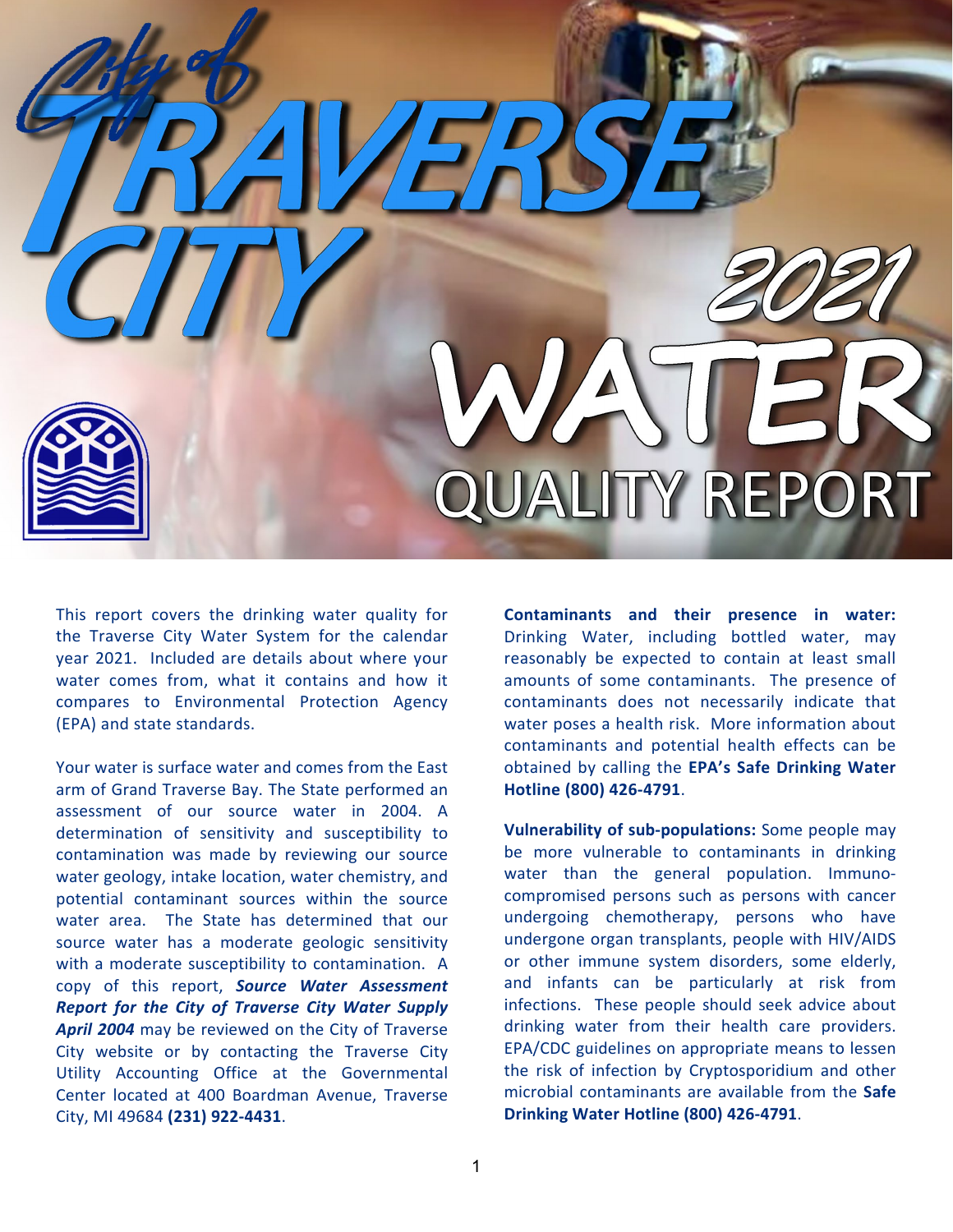**Sources of drinking water:** The sources of drinking water (both tap water and bottled water) include rivers, lakes, streams, ponds, reservoirs, springs and wells. Our water comes from Lake Michigan. As water travels over the surface of the land or through the ground, it dissolves naturally-occurring minerals and, in some cases, radioactive material and can pick up substances resulting from the presence of animals or from human activity.

### **Contaminants that may be present in source water include:**

- ∗ **Microbial contaminants***,* such as viruses and bacteria, which may come from sewage treatment plants, septic systems, agricultural livestock operations and wildlife.
- ∗ **Inorganic contaminants***,* such as salts and metals, which can be naturally occurring or result from urban stormwater runoff, industrial or domestic wastewater discharges, oil and gas production, mining or farming.
- **Pesticides and herbicides**, which may come from a variety of sources such as agriculture and residential uses.
- **Radioactive contaminants**, which can be naturally occurring or be the result of oil and gas production and mining activities.
- **Organic chemical contaminants**, including synthetic and volatile organic chemicals, which are by-products of industrial processes, petroleum production, and can also come from gas stations, urban stormwater runoff and septic systems.

In order to ensure that tap water is safe to drink, EPA prescribes regulations that limit the amount of certain contaminants in water provided by public water systems. Food and Drug Administration regulations establish limits for contaminants in bottled water which provide the same protections for public health.

**Information about lead:** If present, elevated levels of lead can cause serious health problems, especially for pregnant women and young children. Lead in drinking water is primarily from materials and components associated with service lines and home plumbing. The Traverse City Water Treatment Plant is responsible for providing highquality drinking water, but cannot control the variety of materials used in plumbing components. When your water has been sitting for several hours, you can minimize the potential for lead exposure by flushing your tap for 30 seconds to 2 minutes before using water for drinking or cooking. If you have a lead service line it is recommended that you run your water for at least 5 minutes to flush water from both your home plumbing and the lead service line. If you are concerned about lead in your water, you may wish to have your water tested. Information on lead in drinking water, testing methods, and steps you can take to minimize exposure is available from the Safe Drinking Water Hotline or at *[https://www.epa.gov/ground-water](https://www.epa.gov/ground-water-and-drinking-water/basic-information-about-lead-drinking-water)[and-drinking-water/basic-information-about-lead-drinking-water.](https://www.epa.gov/ground-water-and-drinking-water/basic-information-about-lead-drinking-water)*

Infants and children who drink water containing lead could experience delays in their physical or mental development. Children could show slight deficits in attention span and learning abilities. Adults who drink this water over many years could develop kidney problems or high blood pressure.

There are no known lead service lines in the city of Traverse City and one remaining lead gooseneck is connected to galvanized service lines.

### **Water Quality Data**

The table below lists all the drinking water contaminants that were detected during the 2021 calendar year. The presence of these contaminants in the water does not necessarily indicate that the water poses a health risk. Unless otherwise noted, the data presented in this table is from testing performed from January 1, 2021 to December 31, 2021. Monitoring for certain contaminants occurs less than once per year because the concentrations are not expected to vary significantly over time. All of the data is representative of our water quality, but some of the data is more than one year old.

| <b>Requlated</b><br><b>MCL</b><br><b>Contaminant</b> |                |  | <b>MCLG</b>          | <b>Detected in</b><br><b>Your Water</b> | Range          | Year<br><b>Sampled</b> | <b>Vioation</b><br>Yes/No   | <b>Typical Source of Contaminant</b>                                          |
|------------------------------------------------------|----------------|--|----------------------|-----------------------------------------|----------------|------------------------|-----------------------------|-------------------------------------------------------------------------------|
| Fluoride (ppm)                                       | $\overline{4}$ |  | 4                    | 0.9                                     | <b>NA</b>      | 2021                   | <b>No</b>                   | Water additive that promotes strong<br>teeth; erosion                         |
| Nitrate (ppm)                                        | 10             |  | 10                   | 0.28                                    | <b>NA</b>      | 2021                   | <b>No</b>                   | Erosion of natural deposits                                                   |
| Perfluorooctanoic<br>acid (PFOA) (ppt)               | 8              |  | <b>NA</b>            | $\overline{2}$                          | $\overline{2}$ | 2021                   | <b>No</b>                   | Discharge and waste from industrial<br>facilities; stain-resistant treatments |
| <b>Combined Radium</b><br>(pCi/L)                    | 5              |  | $\Omega$             | $0.715 + 0.363$                         | <b>NA</b>      | 2020                   | <b>No</b>                   | Erosion of natural deposits                                                   |
| Secondary and<br><b>Unrequlated Contaminants</b>     |                |  | <b>SMCL</b>          | <b>Detected in</b><br><b>Your Water</b> | Range          | Year<br><b>Sampled</b> |                             | <b>Typical Source of Contaminant</b>                                          |
| Chloride (ppm)                                       |                |  | 250                  | 16                                      | <b>NA</b>      | 2021                   | Erosion of natural deposits |                                                                               |
| Sodium (ppm)                                         |                |  | <b>NOT REGULATED</b> | 11.3                                    | <b>NA</b>      | 2021                   |                             | Erosion of natural deposits                                                   |
| Sulfate (ppm)                                        |                |  | 250                  | 25                                      | <b>NA</b>      | 2021                   | Erosion of natural deposits |                                                                               |

### **Samples collected at the Water Plant**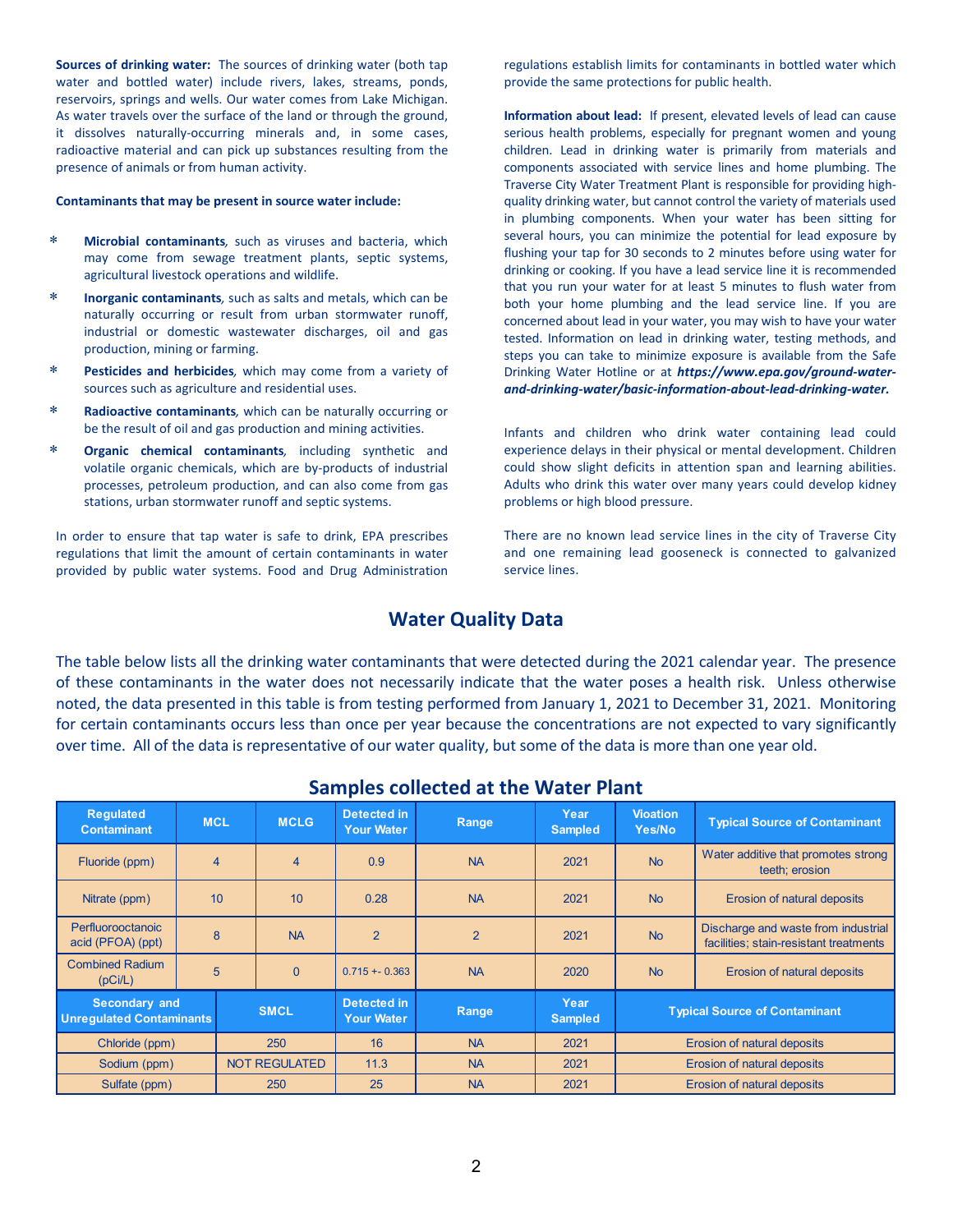# **Samples collected at the Water Plant**

| <b>Regulated</b><br><b>Substance</b> | MCL/MCLG |                 | Turbidity lowest monthly % of samples<br>meeting limit of 0.3 NTU (minimum 95%) | Range        | <b>Sample</b><br><b>Frequency</b> | <b>Vioation</b><br>Yes/No | <b>Typical Source of</b><br><b>Contaminant</b> |  |
|--------------------------------------|----------|-----------------|---------------------------------------------------------------------------------|--------------|-----------------------------------|---------------------------|------------------------------------------------|--|
| Turbidity (NTU)                      | ТT       |                 | 100%                                                                            | $0.5 - 0.15$ | <b>Daily</b>                      | <b>No</b>                 | Soil runoff                                    |  |
| <b>Requlated Substance</b>           |          | <b>MCL/MCLG</b> | <b>Sample Frequency</b>                                                         |              | <b>Vioation Yes/No</b>            |                           | <b>Typical Source of Contaminant</b>           |  |
| 4-hour CFE Turbidity                 |          |                 | Daily - four hour intervals                                                     | <b>No</b>    |                                   | Soil runoff               |                                                |  |

## **Samples collected in the Distribution System**

| <b>Requlated</b><br><b>Contaminant</b>                 | <b>MCL</b>                | <b>MCLG</b>    | Detected in<br><b>Your Water</b>        | Range         | Year<br><b>Sampled</b> | <b>Vioation</b><br>Yes/No                  | <b>Typical Source of Contaminant</b>          |  |  |
|--------------------------------------------------------|---------------------------|----------------|-----------------------------------------|---------------|------------------------|--------------------------------------------|-----------------------------------------------|--|--|
| <b>TTHM - Total</b><br><b>Trihalomethanes</b><br>(ppb) | 80                        |                | 34.1                                    | $16.3 - 52.0$ | 2021                   | <b>No</b>                                  | By-products of drinking water<br>disinfection |  |  |
| <b>HAA5 - Haloacetic</b><br>Acids (ppb)                | 60                        | <b>NA</b>      | 12.1                                    | $9.5 - 15.0$  | 2021                   | <b>No</b>                                  | By-products of drinking water<br>disinfection |  |  |
| <b>Requlated</b><br><b>Contaminant</b>                 | <b>MRDL</b>               | <b>MRDLG</b>   | <b>Detected in</b><br><b>Your Water</b> | Range         | Year<br><b>Sampled</b> | <b>Vioation</b><br>Yes/No                  | <b>Typical Source of Contaminant</b>          |  |  |
| Chlorine (ppm)                                         | $\overline{4}$            | $\overline{4}$ | 0.66                                    | $0.13 - 1.16$ | 2021                   | <b>No</b>                                  | Water additive used to control<br>microbes    |  |  |
| <b>Unrequlated Contaminants</b>                        |                           |                | Detected in<br><b>Your Water</b>        | Range         | Year<br><b>Sampled</b> | <b>Typical Source of Contaminant</b>       |                                               |  |  |
|                                                        | HAA5 Group (ppb)          |                | 10.1                                    | $9.4 - 10.7$  | 2020                   | By-products of drinking water disinfection |                                               |  |  |
|                                                        | <b>HAA6Br Group (ppb)</b> |                | 9.0                                     | $7.9 - 10.1$  | 2020                   | By-products of drinking water disinfection |                                               |  |  |
|                                                        | <b>HAA9 Group (ppb)</b>   |                | 18.1                                    | $16.3 - 19.9$ | 2020                   |                                            | By-products of drinking water disinfection    |  |  |

# **Samples collected at Customer Tap**

| <b>Regulated</b><br><b>Contaminant</b> | <b>Action Level</b> | <b>MCLG</b> | 90th<br><b>Percentile</b><br>Value | <b>Range of Individual</b><br><b>Results</b> | Year<br><b>Sampled</b> | Number of<br><b>Samples</b><br><b>Above AL</b> | <b>Typical Source of Contaminant</b>                                                                                      |
|----------------------------------------|---------------------|-------------|------------------------------------|----------------------------------------------|------------------------|------------------------------------------------|---------------------------------------------------------------------------------------------------------------------------|
| Lead (ppb)                             | 15                  | $\Omega$    |                                    | $0 - 23$                                     | 2019                   | $1*$                                           | Lead service lines, corrosion of<br>household plumbing including fittings<br>and fixtures; Erosion of natural<br>deposits |
| Copper (ppm)                           | 1.3                 | 1.3         | 0.1                                | $0.0 - 0.3$                                  | 2019                   |                                                | Corrosion of household plumbing<br>systems; Erosion of natural deposits                                                   |

\*Sample was taken from a faucet that was rarely used.

# **Service Line Material Present in Distribution System**

| Lead | <b>Galvanized with</b><br><b>Previous Lead</b> | Lead | Unknown Likely Unknown Likely Not<br>Lead | <b>Unknown</b> | No Lead or<br>Galvanized<br><b>Previous Lead</b> | Total |
|------|------------------------------------------------|------|-------------------------------------------|----------------|--------------------------------------------------|-------|
|      | 786                                            | 249  | 1530                                      |                | 4897                                             | 7463  |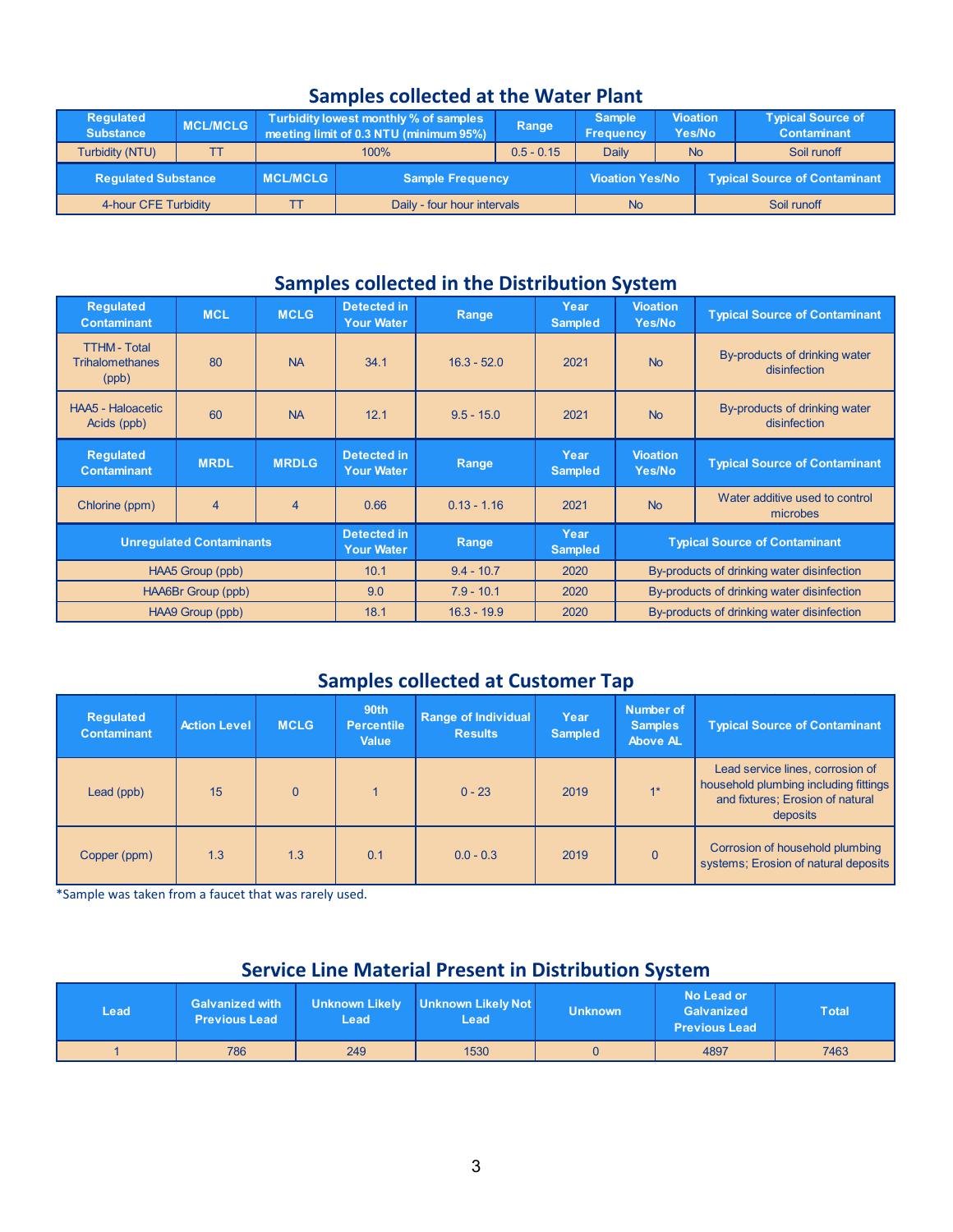### **Terms and abbreviations used in tables:**

**Action Level (AL)**: The concentration of a contaminant that, if exceeded, triggers treatment or other requirements that a water system must follow. **Combined Filter Effluent (CFE):** Treated water after filtration. **Maximum Contaminant Level (MCL)**: The highest level of a contaminant that is allowed in drinking water. MCLs are set as close to the MCLGs as feasible using the best available treatment technology. **Maximum Contaminant Level Goal (MCLG)**: The level of a contaminant in drinking water below which there is no known or expected risk to health. MCLGs allow for a margin of safety. **Maximum Residual Disinfectant Level (MRDL)**: The highest level of disinfectant allowed in drinking water. There is convincing evidence that the addition of a disinfectant is necessary for the control of microbial contaminants. **Maximum Residual Disinfectant Level Goal (MRDLG)**: The level of a drinking water disinfectant below which there is no known or expected risk to health. **NA**: Not Applicable **ppm**: parts per million or milligrams per liter **ppt**: parts per trillion or nanograms per liter **Nephelometric Turbidity Units (NTU)**: The measurement of the clarity, or turbidity, of water. Turbidity in excess of 5 NTU is just noticeable to the average person. **Secondary Maximum Contaminant Level (SMCL)**: EPA does not enforce secondary maximum contaminant levels. They are established as guidelines to assist public water systems in managing their drinking water for aesthetic considerations, such as taste, color, and odor. These contaminants are not considered to present a risk to human health at the SMCL. **Treatment Technique (TT)**: A required process intend to reduce the level of a contaminant in drinking water. **Unregulated Contaminants**: Unregulated contaminants are those for which EPA has not established drinking water standards. Monitoring helps EPA to

**ppb**: parts per billion or micrograms per liter

determine where certain contaminants occur and whether it needs to regulate those contaminants.

### **Water Treatment Plant Capital Improvements**

In 2021, the City completed the following improvements to the Water Treatment Plant and Water Distribution System. These improvements help to protect public health, safety and welfare and serve to enhance water reliability. 2021 projects included:

**Arc Flash Hazard Analysis:** The Traverse City Water Treatment Plant is committed to a high degree of safety in the workplace. Many of our safety practices are governed by the Occupational Safety and Health Administration (OSHA), which has established workplace safety standards. Working around electrical equipment requires Personal Protective Equipment (PPE) as specified per OSHA standards. The standards for meeting this requirement have been developed by the National Fire Protection Association (NFPA) and introduce safety precautions and training to protect workers near electrical hazards.

**Filter Rehabilitation Project:** Completed Phase 2 of the Filters 1, 2 & 3 and Floc Tank Repairs Project at the Water Treatment Plant, replacing the filter media, valves, and piping on Filters #2 and #3 and recoating the East Floc Tank and Filters #2 and #3.

**Risk and Resilience Assessment:** America's Water Infrastructure Act (AWIA) was passed by Congress in October 2018 and requires each community water system serving more than 3,300 people to develop Risk and Resilience Assessments (RRA) that considers the risks to the water system from malevolent acts and natural hazards. The law also requires an Emergency Response Plan (ERP) for the water system to be developed, or that the existing ERP for the water system be updated, based on the results of the completed Risk and Resilience Assessment. The law specifies the components that the RRA and ERP must address and establishes deadlines by which water systems must certify to Environmental Protection Agency (EPA) that the RRA and ERP have been completed.

**Water System Reliability Study:** The purpose of this study is to satisfy the requirements of the Michigan Department of Energy, Environment and Great Lakes (EGLE) Michigan Safe Drinking Water Act which indicates that Type 1 water suppliers (community supply) are required to conduct a reliability study every five (5) years to determine the adequacy of the system to meet the water demands. The City completed a Project Plan for the Drinking Water State Revolving Fund, a low-interest loan program to fund upcoming Capital Improvement Projects. A copy of the Project Plan can be found on the City's website under Department of Municipal Utilities, Resources, Water Infrastructure Project Plan.

**Mixer for Wayne Hill Reservoir:** A mixer was installed in the Wayne Hill Reservoir to improve water quality.

**Cyber Security Audit:** Conducted a network and security advisory audit for the Water Treatment Plant including a report of devices found on the network. Scans were performed to check for vulnerabilities and implement mitigation actions.